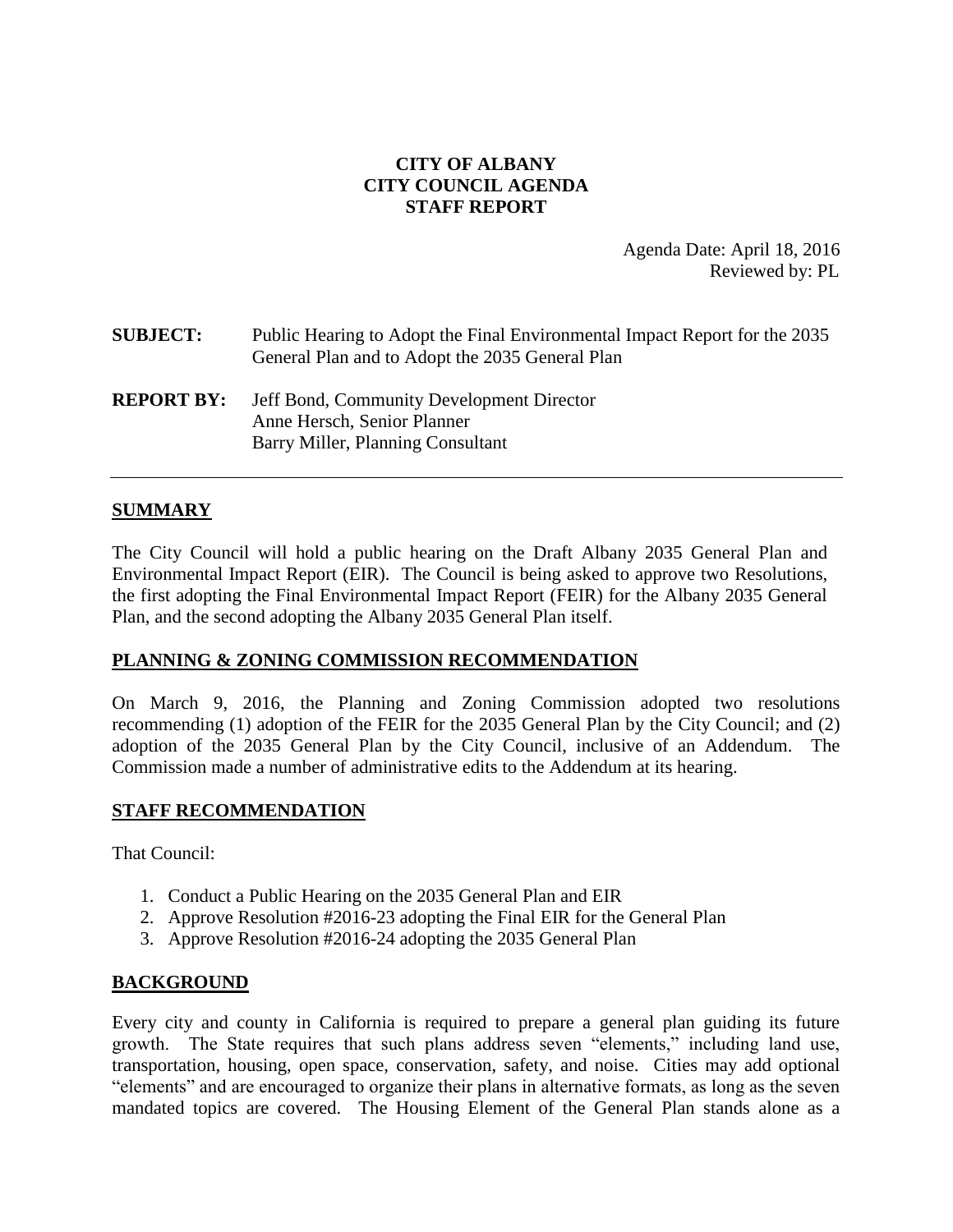separate document, and is subject to review and certification by the State (Department of Housing and Community Development). It must be updated every eight years, according to a schedule approved by the legislature. The remaining elements are not subject to State certification.

Albany's previous General Plan was prepared in 1989-1992 and was adopted in 1992. The Plan had a horizon year of 2010, and included policies to guide the City's growth through the 1990s and early 2000s. The City Council began discussing the need for a Plan Update in 2010-2012, and retained a consultant in early 2013 to manage the process and draft the new Plan.

The General Plan Update Program was initiated in February 2013. The process included the 2007-2014 Housing Element Update, which was adopted in March 2014, and the 2015-2023 Housing Element Update, which was adopted in February 2015. The process also included the update of all other General Plan elements, development of several new elements, and preparation of a revised General Plan Map. Concurrently the City prepared a Draft Environmental Impact Report (DEIR) for the General Plan Update, as required by the California Environmental Quality Act. These tasks were completed in 2014 and 2015.

Community input was solicited throughout the General Plan Update process. The Planning and Zoning Commission convened more than 20 study sessions, many of which focused on specific topics or "elements" of the General Plan. Other City Commissions and Committees, including Traffic and Safety, Sustainability, Economic Development and Parks and Recreation, also convened study sessions. The City Council convened a number of meetings on the project, and both the City Council and the Planning and Zoning Commission held hearings on the Housing Element. Public input was also solicited through community meetings (focused on housing), interactive displays at the Solano Stroll and Arts and Green Festival, presentations to community groups, and a project website.

The Draft General Plan and Draft EIR were released on November 25, 2015. The EIR was filed with the State Clearinghouse, and interested parties were notified by email of the 60-day review period for submitting written/e-mailed comments. The City Council convened a work session on the General Plan and EIR on December 15, 2015. The Planning and Zoning Commission convened a public hearing on January 13, 2016. The hearing was an opportunity for Commissioners to provide detailed comments on the General Plan and EIR, and for the public to provide oral testimony on both documents.

Other City Commissions and committees also have held study sessions on the General Plan and EIR, including the Traffic and Safety Commission (December 17, 2015), Sustainability Committee (December 16, 2015), Parks and Recreation Commission (January 14, 2016), Social and Economic Justice Commission (February 2, 2016), Arts Committee (February 7, 2016), and Economic Development Committee (April 7, 2016). The General Plan Addendum responds to comments from each Committee/Commission.

The 60-day comment period on the EIR closed on January 25, 2016. Comments were accepted beyond that deadline, and comments on the General Plan were accepted throughout February. A General Plan Addendum was published on February 26, 2016. The Addendum includes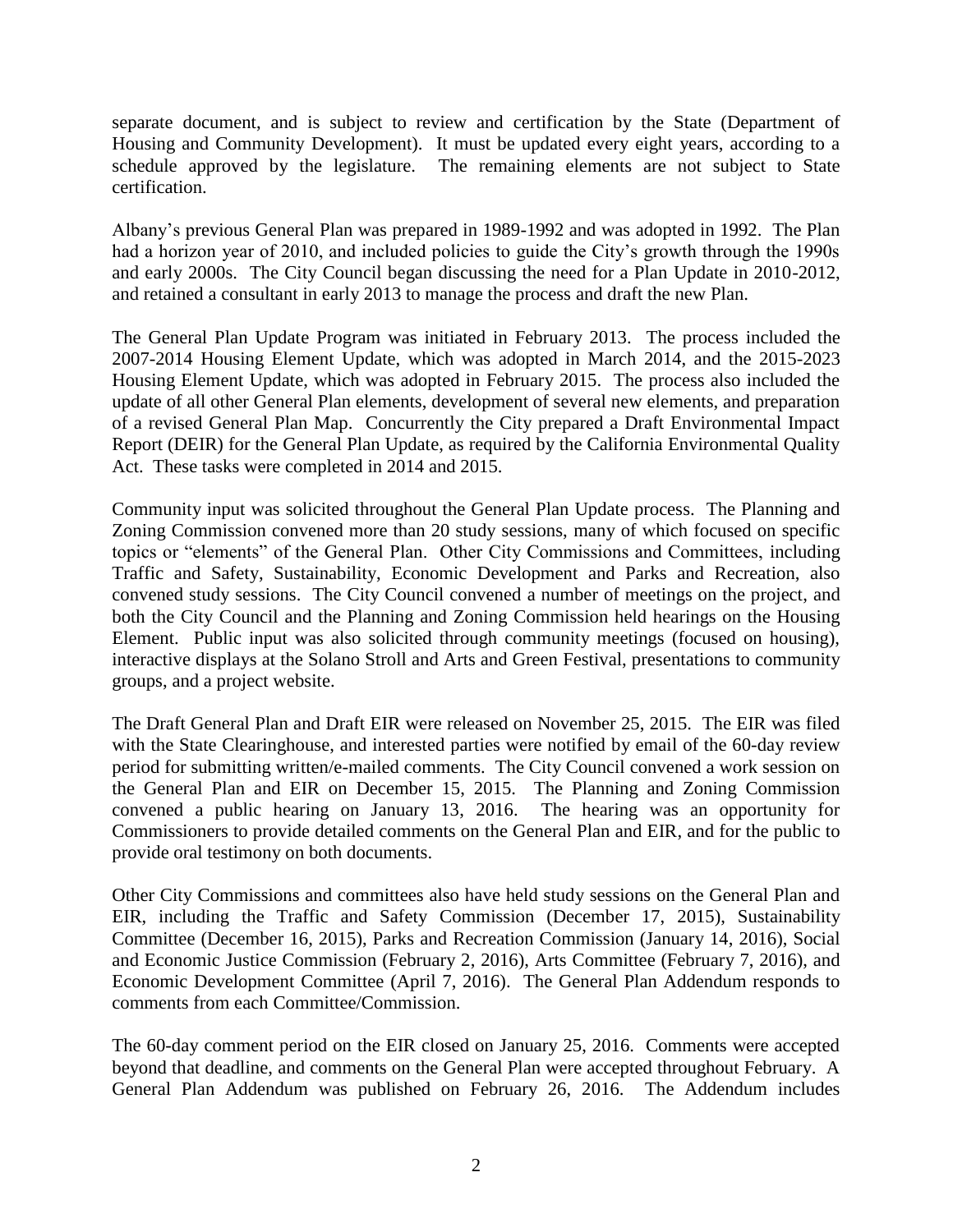approximately 24 pages of line-by-line edits to the General Plan in response to public comments. Also published on February 26 were several documents required by CEQA, including the Response to Comments, the Mitigation Monitoring and Reporting Program, and the required CEQA Findings. The Response to Comments document includes all letters and testimony specifically relating to the EIR, responses to those letters and testimony, and edited pages of the Draft EIR. Taken together, the Draft EIR and the Response to Comments constitute the Final Environmental Impact Report (FEIR) for the project.

The Albany Planning and Zoning Commission held a public hearing on the General Plan and EIR on March 9, 2016. The Commission made a number of changes to the Addendum and a minor edit to the CEQA findings. Following discussion, the Commission adopted two resolutions; the first recommended City Council adoption of the FEIR and related documents, while the second recommended City Council adoption of the General Plan, inclusive of the Addendum and the final Commission edits.

# **DISCUSSION**

## **Overview of Document**

The 2035 General Plan carries forward many of the policies of the City's prior Plan, as well as plans adopted in more recent years such as the Climate Action Plan and the Active Transportation Plan. While the General Plan Land Use Map has been "fine-tuned" to reflect current conditions, no major changes are proposed. The Plan carries forward the 1992 designation of Golden Gate Fields as "Commercial Recreation" and designates the remainder of the Albany waterfront as Parks and Open Space. It reinforces existing designations for San Pablo and Solano Avenues, as well as the city's residential neighborhoods, Albany Hill, University Village, and the Eastshore/ Cleveland Business District. The Plan includes forecasts for the next 20 years indicating the City could add 775 new households and 850 new jobs by 2035. It is worth noting that this level of growth could also be achieved under the existing (1992) General Plan and current zoning.

The Plan includes an introductory chapter and a "Framework" chapter with data about the City and guiding principles for planning. It then includes eight chapters ("elements") as follows:

- The Land Use Element describes existing land uses and land issues, and includes the General Plan Map. It includes goals, policies and actions on topics relating to neighborhoods and business districts, with a focus on areas with the potential for change.
- The Transportation Element addresses mobility in the city. It is organized using headings that correspond to different modes of travel, such as bicycling, walking, driving, and public transit. Policies cover issues such as safety, parking, and traffic calming.
- The Parks, Recreation, and Open Space Element covers the management of the city's open spaces and parks. It also addresses the delivery of recreational services.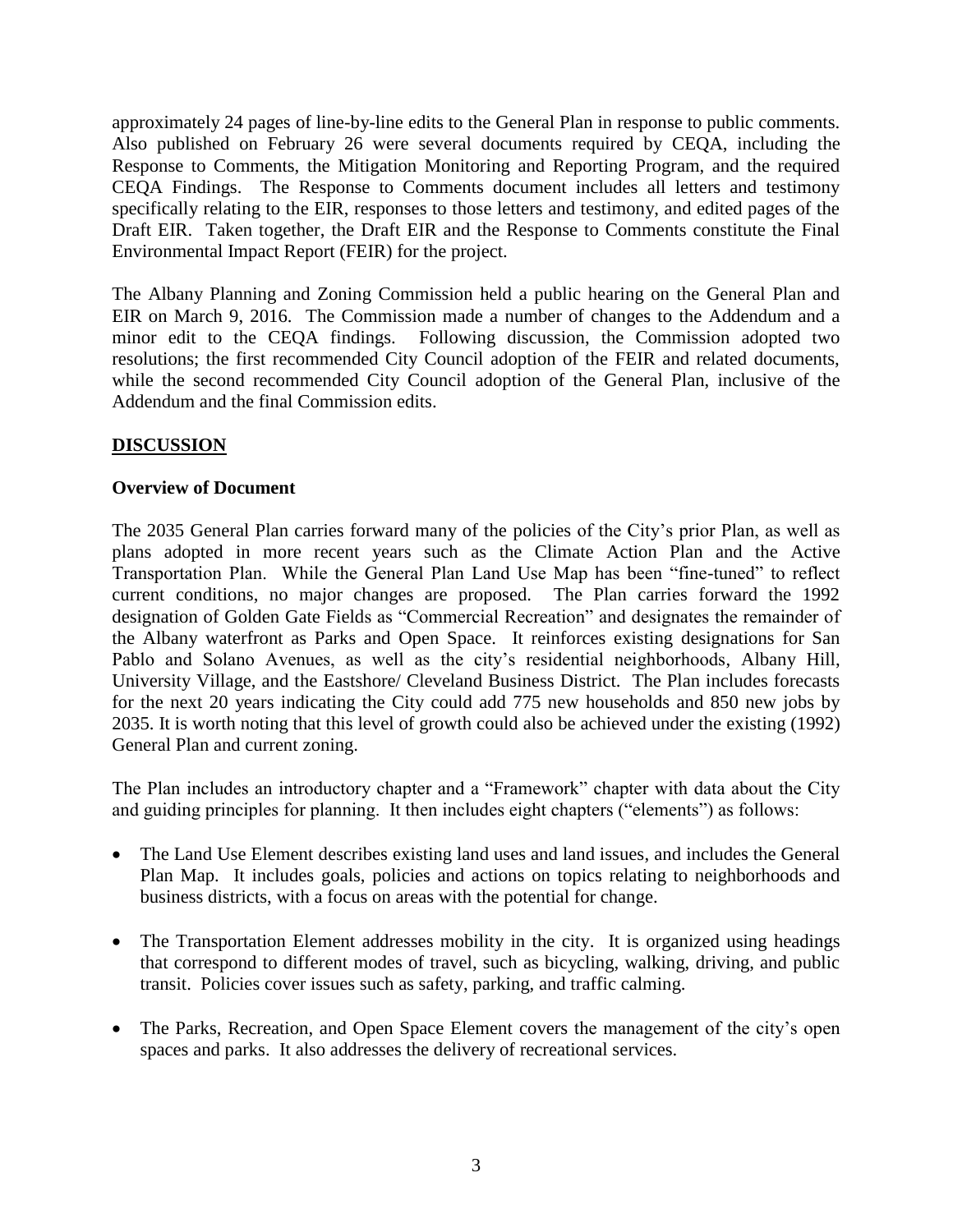- The Conservation and Sustainability Element addresses air, water, soil, plants and animals, and other natural systems. It also addresses energy and water conservation, and strategies to reduce greenhouse gas emissions.
- The Environmental Hazards Element addresses the potential for earthquakes, flooding, wildfire, and other natural hazards. It also addresses emergency preparedness, hazardous materials, and noise.
- The Community Services and Facilities Element addresses school, library, police, fire, and human services, as well as infrastructure and utilities.
- The Waterfront Element includes policies and actions to improve public access to the waterfront and implement plans for McLaughlin Eastshore State Park.

The Plan concludes with an implementation chapter.

The General Plan is subject to CEQA and was the subject of a Draft Environmental Impact Report (DEIR). The DEIR is a program-level EIR, meaning that it addresses the general effects of additional population and employment in the city over a 20-year period rather than the effects of a particular development project on a particular site. The DEIR includes a project description, and discussions of the existing setting, potential impacts, and recommended mitigation measures for 14 topics. These topics are land use, population and housing, transportation, air quality, greenhouse gas emissions, noise and vibration, geology and mineral resources, hydrology and water quality, hazardous materials, biological resources, cultural resources, public services and recreation, utilities and infrastructure, and visual resources. The DEIR also considers alternatives to the proposed project.

#### **Comments Received on the Environmental Impact Report**

As noted earlier, the EIR review period ran from November 25, 2015 through January 25, 2016. Written comments were received from four government agencies (Caltrans, EBMUD, EBRPD, and Alameda County Transportation Commission), two organizations (Friends of Albany Hill, Diverse Housing Working Group), two individuals (Jerri Holan, Ed Fields), and two Planning and Zoning Commissioners (Donaldson, Menotti). Several of these comments focused on the General Plan, but referenced policies that were cited in the EIR, and thus were also treated as EIR comments.

#### **Comments Received on the General Plan**

Comment letters on the General Plan were received from St. Alban's Episcopal Church (Julie Wakelee-Lynch), Bart Grossman, Jerri Holan, Ed Fields, Friends of Albany Hill, the Diverse Housing Working Group (Alexa Hauser), and Commissioners Menotti and Donaldson. In addition, there were eight speakers at the City Council Study Session (December 15, 2015), three speakers at the Planning and Zoning Commission Study Session (January 13, 2016), and one speaker each at the Sustainability Committee meeting (December 16, 2015) and the Traffic and Safety Commission meeting (December 17, 2015).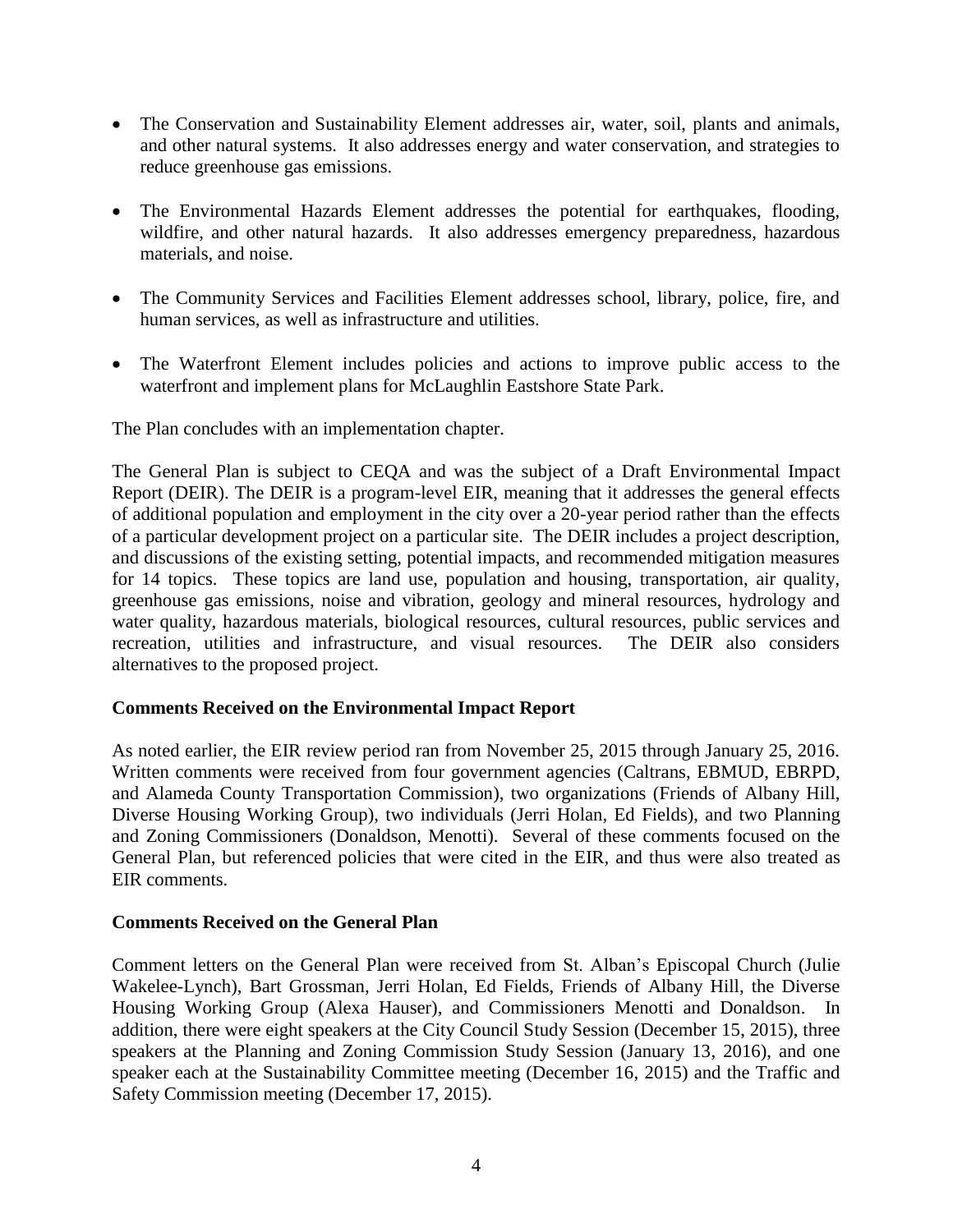Most comments on the General Plan were provided verbally at the public meetings described above. The Council Study Session on December 15, 2015 was more than three hours long, with Council members reviewing the document chapter by chapter while providing comments and specific edits. The December briefings to the Sustainability Committee and the Traffic and Safety Commission both resulted in substantive requests for edits and clarifications. In addition, the Planning and Zoning Commission spent several hours reviewing the document chapter by chapter in January 2016, with several Commissioners supplementing their oral comments with written comments.

# **Final CEQA Documents**

In addition to the Draft EIR, three other CEQA-related documents are provided for the Council's consideration. All three of these documents have been considered by the Planning and Zoning Commission:

- The "Response to Comments" document reproduces each comment letter received, and subdivides each letter into specific points or subjects. Responses are provided to each point. The document also includes line edits to the DEIR which reflect the responses to the comments.
- The "Mitigation Monitoring and Reporting Program" indicates steps the City will take after the General Plan is adopted to avoid or reduce potential environmental impacts related to transportation and cultural resources, as noted in the DEIR.
- The "Findings" are required by CEQA and the Public Resources Code and confirm that the "project" has been modified to incorporate measures to lessen the potential for environmental effects. The Findings document describes the project and its objectives, identifies alternatives, and discusses potential significant impacts and the ways they have been mitigated.

# **ANALYSIS**

#### **Draft EIR Comments and Responses**

Key comments, responses, and changes made a result of the EIR comments are summarized below:

 **California Department of Transportation (January, 7, 2016).** Caltrans asked that the City express its commitment to mitigate impacts to State highways, include an intersection-level traffic impact study in the EIR, elaborate on the timing of improvements to San Pablo Avenue, contribute its "fair share" to regional transportation improvements, consider an impact fee to improve transit, and adopt and monitor Transportation Demand Management programs.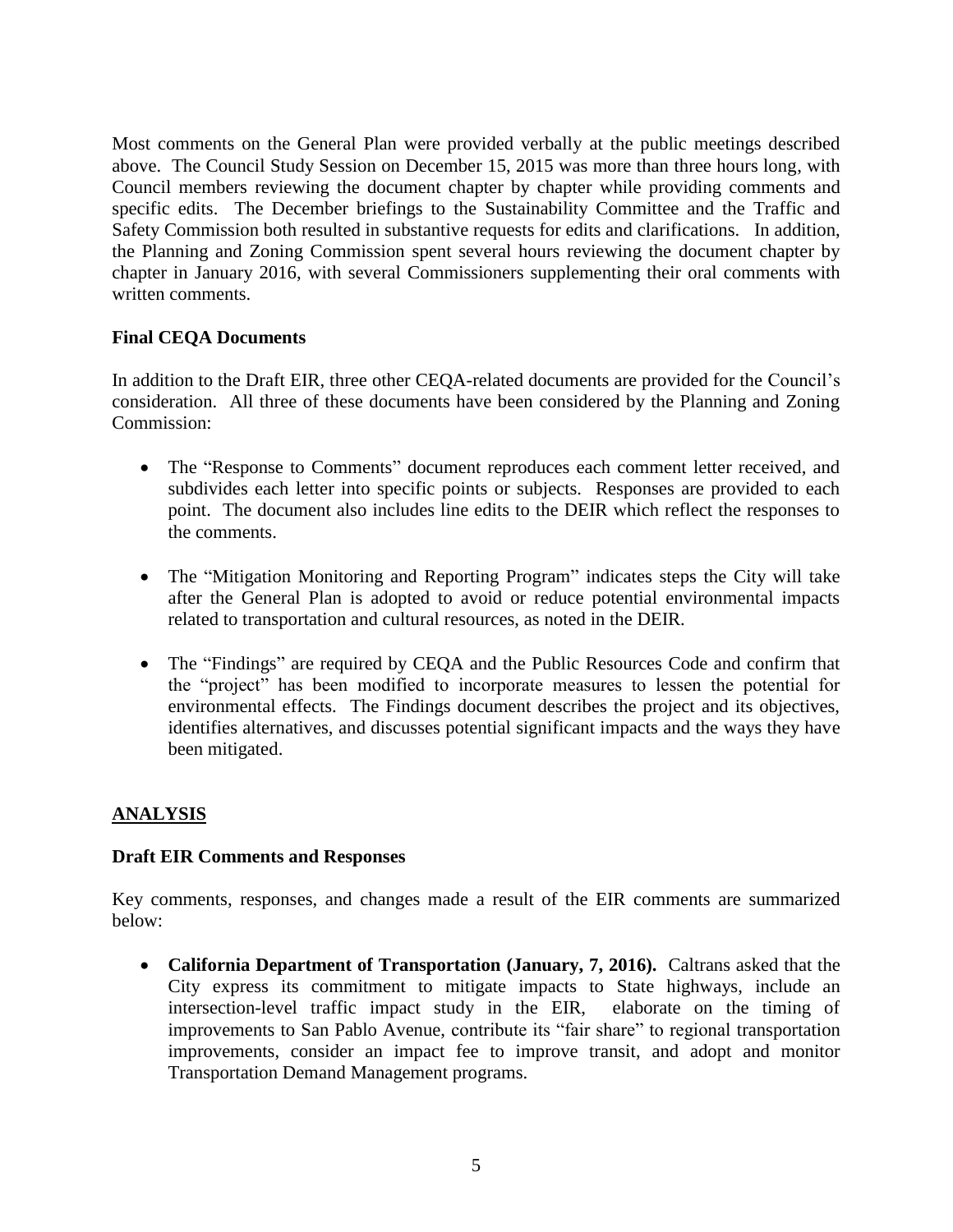*Responses to each of these requests have been prepared and a number of edits to the General Plan and General Plan DEIR have been made.*

 **East Bay Municipal Utility District (EBMUD) (December 30, 2015).** EBMUD's letter describes the water service requirements that will apply to future development, suggests future conditions of approval related to wastewater collection systems, and asks for a commitment to use reclaimed water and conserve water on an on-going basis.

*In the Response to this comment, the various General Plan policies addressing each of these issues are cited.*

 **East Bay Regional Park District (EBRPD) (January 25, 2016**). EBRPD's letter acknowledges the Albany Beach and Bay Trail projects, supports the City's incorporation of Eastshore State Park General Plan goals and policies in the City's General Plan, and expresses a commitment to work with the City on implementation of its waterfront policies.

*No changes to the Plan or EIR were requested in this letter.*

 **Alameda County Transportation Commission (ACTC) (January 28, 2016).** ACTC's letter confirms that Albany's growth forecasts are compatible with the countywide forecasts, asks for a number of clarifications relative to the description of the County Congestion Management Program, and asks that the EIR clarify how BART ridesrship and parking could be affected by the Plan.

*The Response addresses the specific points, and identifies where each issue is addressed in the DEIR.* 

 **Friends of Albany Hill (FOAH) (January 24, 2016).** FOAH's letter asks that the General Plan include a policy that open space be preserved between the crest of Albany Hill and Taft Street on the east side of the hill and to at least 400 feet downslope on the west side. The letter also identifies a number of native plants on the Hill that were missing from tables in the Biological Resources section of the EIR. The letter also asks that the General Plan include a commitment to spend Measure R funds on open space acquisition.

*The Response indicates that it would be premature to prescribe a 400' open space setback from the crest of the hill on private property, and indicates that such setbacks should be based on property surveys, slope maps, and further communication with property owner(s) as part of processes following the General Plan Update. The Response also includes text amendments to both the General Plan and EIR regarding native plants, and the expenditure of Measure R funds, as requested by the commenter.* 

 **Diverse Housing Working Group (DHWG) (January 13, 2016).** The DHWG letter clarifies oral testimony provided on December 15. It also reiterates the request of St.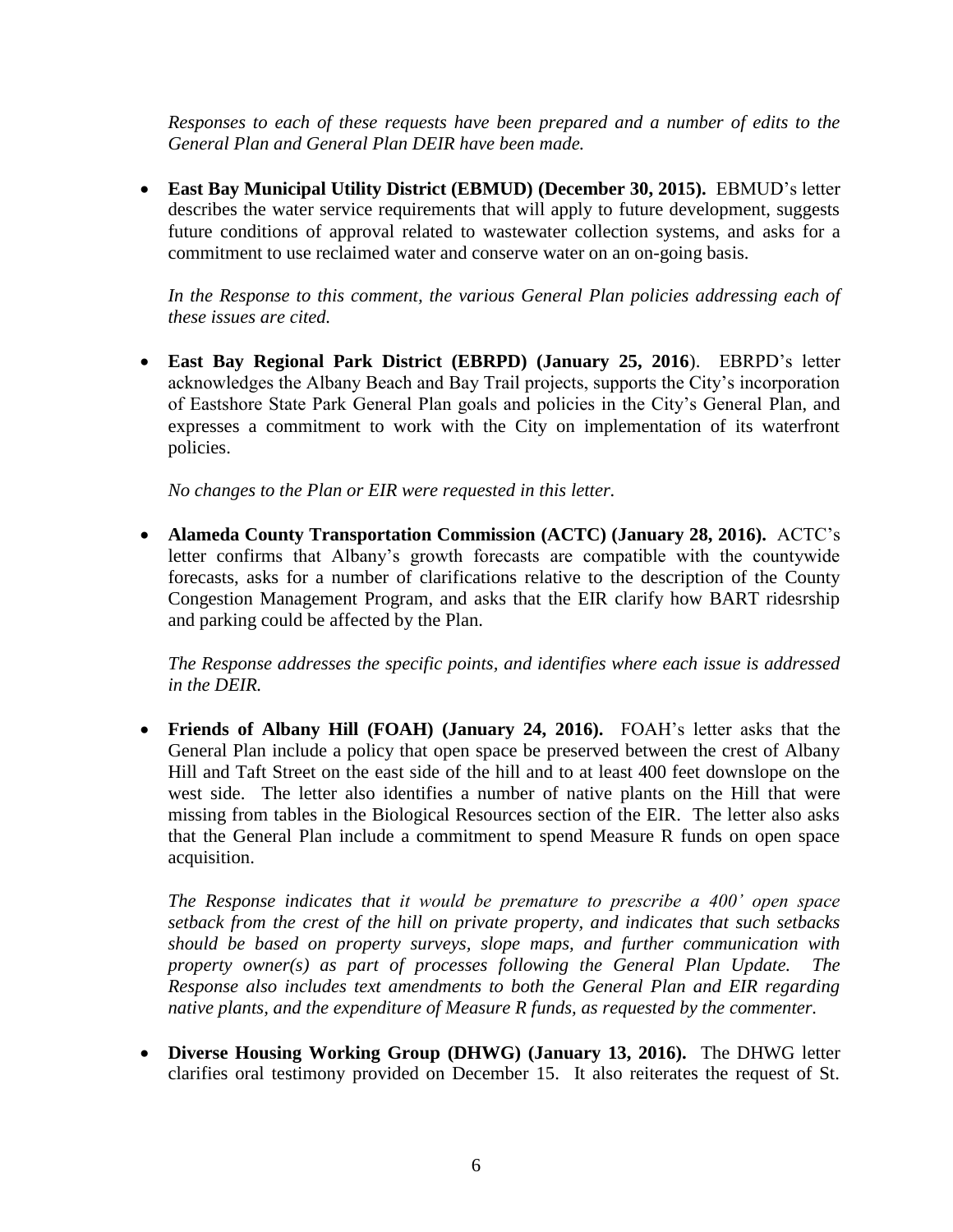Alban's Church that the General Plan include a commitment to leverage future development to generate affordable housing units or funding for affordable housing.

*While this comment pertains to the General Plan rather than the EIR, the Response notes the addition of a new policy and amendment of another policy (see the Plan Addendum).* 

 **Fields, Ed (December 14, 2015 and January 13, 2016).** The first letter from Mr. Fields asks for clarification of land use category definitions, amendments to ensure that San Pablo Avenue is treated with the same sensitivity as Solano Avenue, clarifications on UC Village Master Plan references, and updating of information on Monarch Butterfly surveys. The second letter asks for clarification on statements regarding affordable housing, and correction of a data table in the EIR.

*The Response addresses each point raised, and makes a number of edits to both the General Plan and the EIR to correct or clarify information presented.*

• **Holan, Jerri (January 2, 2016).** Ms. Holan's letter suggests specific edits to General Plan language on historic preservation. These edits would call for the City to adopt a historic preservation ordinance, preserve the prevailing design styles of Albany's homes, require historic evaluations for proposed demolition and major alteration of structures built before 1965, and identify several notable buildings and all MacGregor homes, as potential historic resources.

*The Response to this comment includes proposed edits to two General Plan actions, the first amending the City's Design Guidelines to address historic preservation and defining the important architectural elements of Albany's homes, and the second suggesting that the City pursue a historic preservation program and consider amendments to its zoning ordinance to establish protections for historic buildings. The EIR Response notes that establishment of a local historic buildings register could happen after the General Plan is adopted, but does not call for such buildings to be formally "listed" through the General Plan Update process.*

 **Menotti, Val (oral comments on January 13, and letter of January 24, 2016).** Commissioner Menotti's letter on the EIR asks for an explanation of the difference between the General Plan forecasts and the ABAG forecasts, and clarification of CEQA requirements for a parking ballot measure. His comment on January 13 addressed the potential for a Capitol Corridor station in Albany. Other comments relate to the General Plan rather than the EIR.

*The EIR Response notes that the ABAG forecasts can still be achieved with the General Plan land use designations and policies, and that the General Plan forecasts are considered more realistic based on trends and market data. The Response further notes that a traffic and parking study may be required if specific changes to the parking standards are proposed.*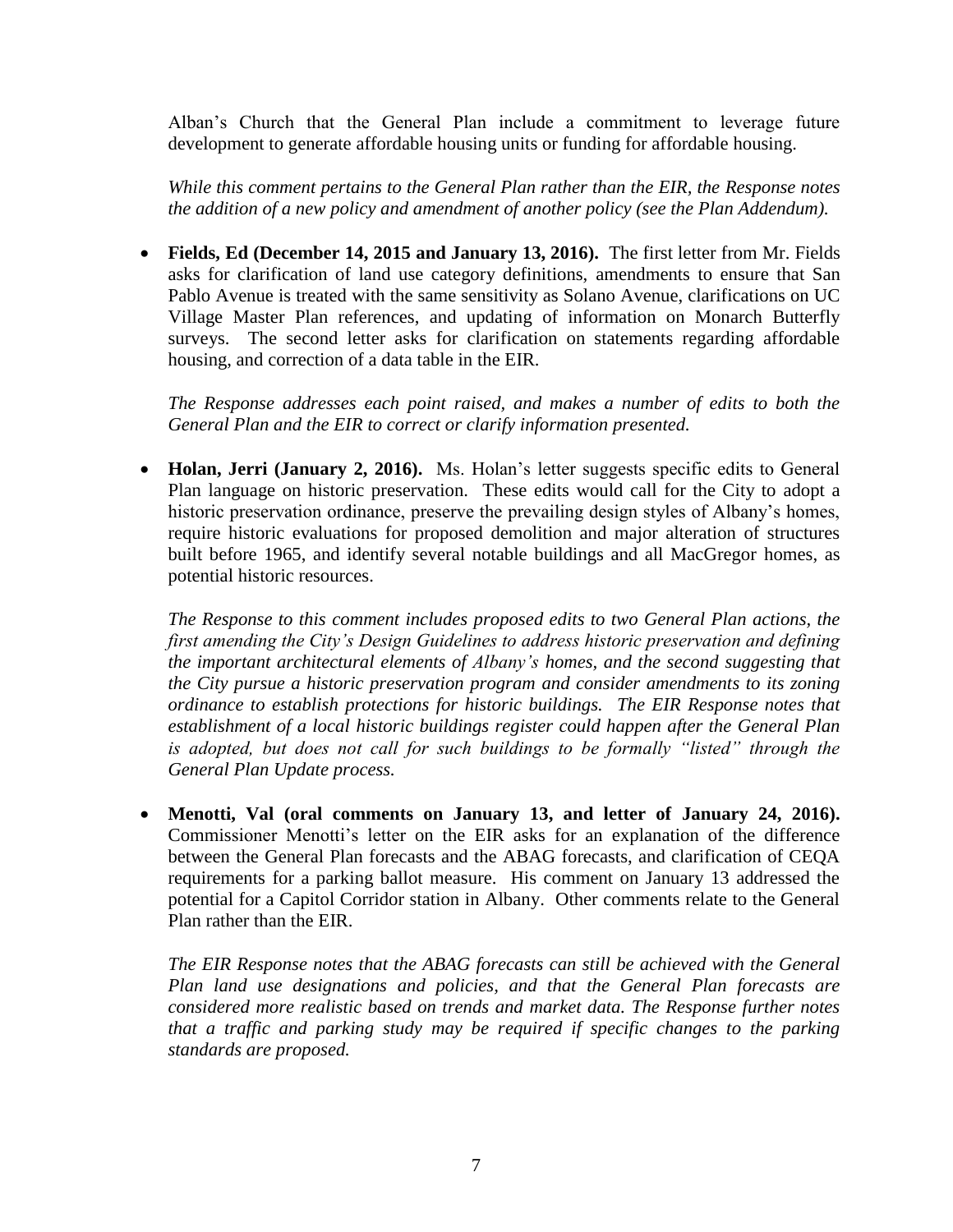**Donaldson, Doug (oral comments on January 13).** Commissioner Donaldson's comments include several corrections, observations, and clarifications. A request to add language on pipelines to the "Hazards" section was made. Additional information on visual resources was requested.

*The Response indicates that the requested corrections and clarifications have been made in the FEIR. Language on pipelines has been added, and visual resources text has been supplemented.*

# **General Plan Addendum Highlights**

An Addendum to the General Plan has been prepared identifying line edits to the November 2015 Draft. The Addendum responds to comments on the General Plan received in writing and in oral testimony and the multiple hearings on the document. After the General Plan is adopted, it will be updated so that the Addendum edits are flowed into the main document.

Highlights of the Addendum are presented below, with the commenting body in parentheses:

## **Framework (Chapter 2)**

P.13 The importance of sustainability as an underlying principle for growth has been further emphasized. (Sustainability Committee)

#### **Land Use Element (Chapter 3)**

- P.9-14 The definitions of the categories that appear on the General Plan Map have been clarified. The clarifications relate to the maximum density allowed in "High Density Residential Areas," the fact that density bonuses are permitted in all areas where housing is allowed (and not just on San Pablo Avenue), and the limits of the City's land use authority on state and federal land. (Fields)
- P.16-17 The categories have been slightly re-ordered so that "Creek Conservation Area" appears as an Open Space designation, and "Major Activity Node" appears as a Commercial/Mixed Use designation. (P&Z Commission)
- P.17 A definition has been added for "undesignated" areas (the Freeways and Railroad), noting that the City wishes to improve the visual quality of these areas, and ensure their safe, productive use. (Council)
- P.18 The description of "Priority Development Areas" clarifies that they are locally designated. (P&Z Commission)
- P. 23 The discussion of future land use changes acknowledges that such changes are likely to be requested at Golden Gate Fields before 2035. (Council)
- P.24, 39 Provisions for urban agriculture at UC Village have been clarified. (Council, Fields)
- P.29, 42 Climate resilience and the potential for sidewalk damage have been acknowledged as important considerations in the selection of appropriate street trees. Action LU-6.C has been edited to also recognize these concerns. (Council)
- P.32 Policy LU-1.1 has been amended to note that new development should be leveraged to create opportunities for affordable housing. (DHWG)
- P.35, 42 Action LU-2.G has been changed to call for an update to the City's Residential Design Guidelines to address historic preservation. Action LU-6.D has been edited to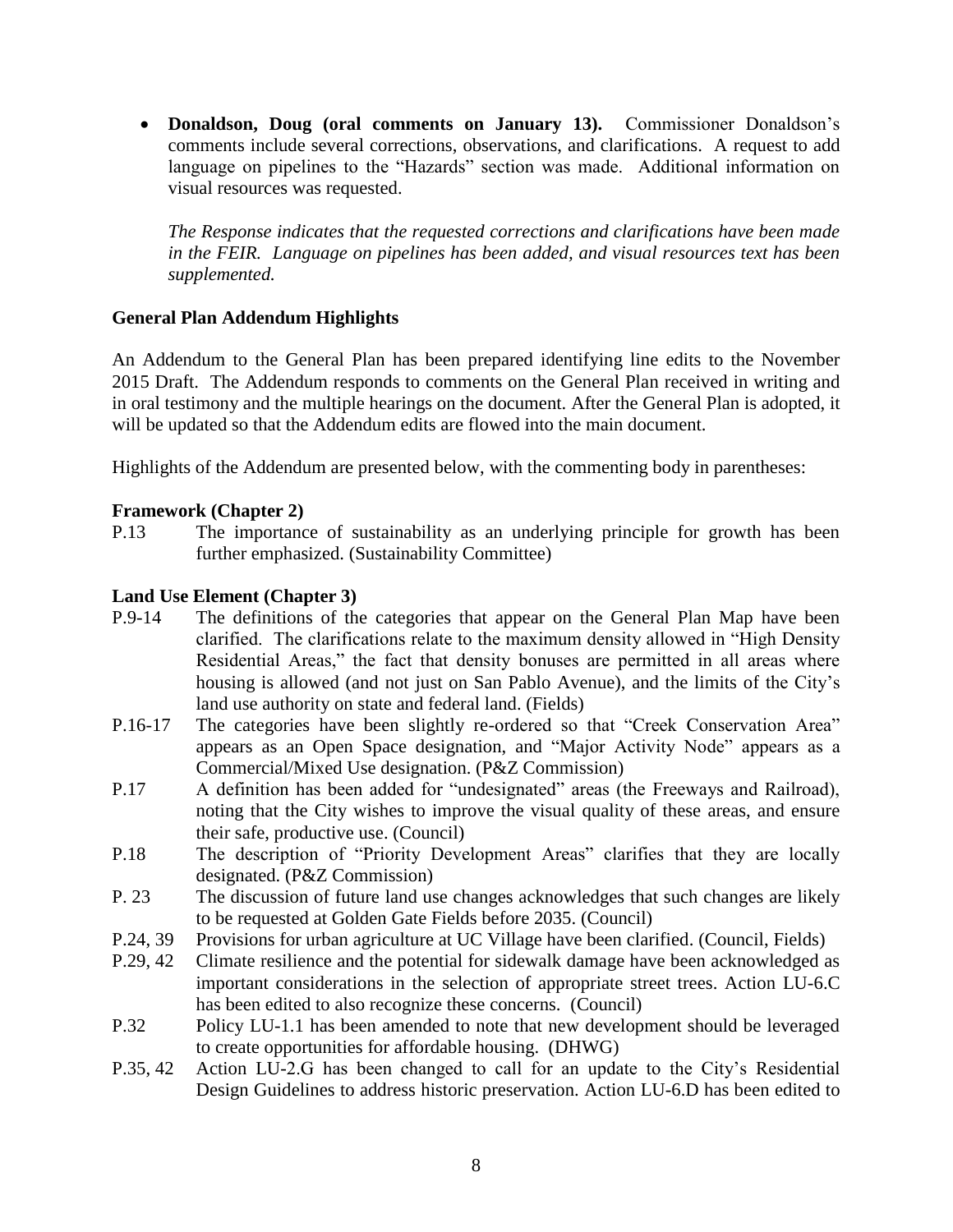more strongly advocate for a preservation program, including possible amendment of the Zoning Code. (Holan)

- P.37, 40, Policy LU-3.16 has been added to ensure that any future redevelopment of Golden
- 42 Gate Fields protects the shoreline and is consistent with local values. Action LU-5.C has been added to ensure that such redevelopment also preserves environmentally sensitive areas. Policy LU-6.8 has been added to ensure that any redevelopment in that area enhances the city's waterfront identity. (P&Z Commission)
- P.39 Action LU-3.H has been edited to note the potential for a Capitol Corridor station on the Union Pacific tracks. (P&Z Commission)
- P.40 Policy LU-5.1 has been edited to note the City's intent to work with land conservation groups to preserve open space on Albany Hill (Council)
- P.41 The I-80 off-ramps have been added to the list of important gateways in Policy LU-6.2. (P&Z Commission)
- P.42 Action LU-6.H has been added to revise the sign ordinance and address billboards (P&Z Commission)

## **Transportation Element (Chapter 4)**

- P.4 Information has been added on the number of households with two vehicles (Council)
- P.12 References to bike paths, lanes, and routes has been more closely aligned with to the Class I, II, and III protocol for labeling bike facilities. (P&Z Commission)
- P.12 The San Pablo Avenue cycle track has been described and San Pablo has been acknowledged as the "rapid" cycling route (T&S Commission)
- P.19 Information on Golden Gate Transit bus service and updated AC Transit service has been added (T&S Commission)
- P.23, 41 The use of Vehicle Miles Traveled (VMT) as a metric for road performance has been linked to the City's Climate Action goals. (P&Z Commission)
- P. 33 Action T-2.H has been added, supporting electric vehicle charging stations when doing streetscape improvements (P&Z Commission)
- P. 36 Action T.3.C has been edited to call for coordination with Berkeley and Caltrans as improvements to the Gilman Street interchange are completed (P&Z Commission)
- P. 36 Action T-3.H has been rewritten to incorporate the City's recently adopted Sidewalk Policy (T&S Commission)
- P. 36 Action T-3.G has been added supporting the designation of San Pablo and Solano Avenues as "transit corridors," consistent with AC Transit and Alameda CTC plans. (T&S Commission)
- P. 37 Action T-3.K has been edited to note that changes to the Active Transportation Plan's bike route designations may be made without formally amending the General Plan. (T&S Commission)
- P. 37 Policies T-4.8 and 4.9 have been edited so that 4.8 focuses on personal safety/crime, while 4.9 focuses on street lighting and visibility. (P&Z Commission)
- P. 37 Action T-4.B has been edited to note that "no parking" restrictions should be enforced on sidewalks. (P&Z Commission)
- P. 38 Action T-4.G has been added on improving street lighting on pedestrian routes (Council)
- P. 38 Policy T-5.4 has been edited to note that street closures to motor vehicle traffic should be considered only as a last resort. (Council)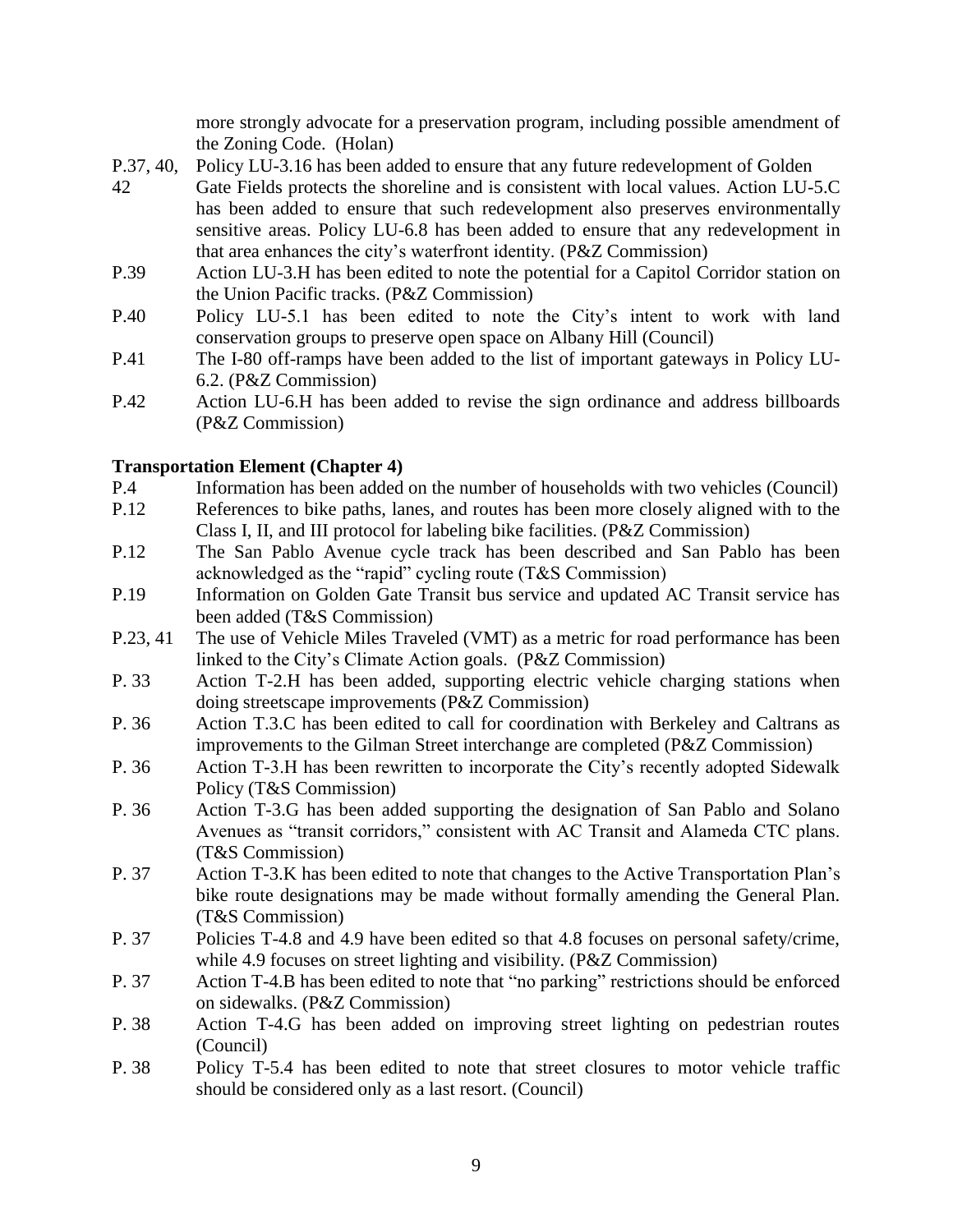- P. 39 Action T-5.G has been added to update development impact fees, giving consideration to a separate impact fee for transportation improvements. (Caltrans)
- P. 40 Policy T-6.11 has been added to call for the City to participate in the funding and development of regional transportation improvements, proportional to local demand. (Caltrans)

### **Parks, Recreation, and Open Space Element (Chapter 6)**

- P. 3 The description of the different types of open space has been expanded to include creeks, and to acknowledge the role of City street rights-of-way. (P&Z Comm.)
- P.11, 24 Text on the Veterans Memorial Building has been edited to note that any interior alterations should be sensitive to the building's historic character and maintain public access. Policy PROS-5.4 has been similarly edited, and also calls for a seismic evaluation. (Council)
- P.11 Text has been updated to reflect the Greenway Preferred Concept Plan. (Council)
- P.20 Action PROS-2.E has been added to address the need for dog play areas in the next update of the Parks, Recreation, and Open Space Master Plan. (Council)
- P.20 Action PROS-2.G has been added to support the inclusion of open space in any reuse plan for Golden Gate Fields. (P&Z Commission)
- P.22 Action PROS-3.H has been added to support the use of Measure R funds for open space acquisition on Albany Hill, vegetation management, and creek restoration. (Friends of Albany Hill)

## **Conservation and Sustainability Element (Chapter 7)**

- P.12 The text box has been edited to note SB 350. (Sustainability Committee)
- P.16 Data on peregrine falcons has been added, and data on Monarch butterflies has been updated. (Commission, Fields)
- P.17 Information on native plants on Albany Hill has been added. (Friends of Albany Hill)
- P.19 The text on a "Building Energy Assessment and Disclosure Ordinance" has been simplified. (Council)
- P.20 The objective of "zero net energy buildings" has been added. (Sustainability Committee)
- P.24 Action CON-1.D has been expanded to call for enforcement of development agreements related to creek clean-up and maintenance. (P&Z Commission)
- P.25 Policy CON-2.2 has been edited to "encourage" rather than "require" the preservation of mature trees during development review. (P&Z Commission)
- P.25 Policy CON-2.5 has been edited to note the objective of gradually replacing the eucalyptus canopy on Albany Hill with native trees. (Council)
- P.26 Policy CON-2.A has been edited to coordinate sidewalk policies with tree policies. (Council)
- P.26 Action CON-2.B has been edited to continue considering a heritage tree policy. (Council)
- P.29 Action CON-3.1 has been added to encourage the School District to use sustainable building methods and operating practices, and support sustainability education. (Sustainability Committee)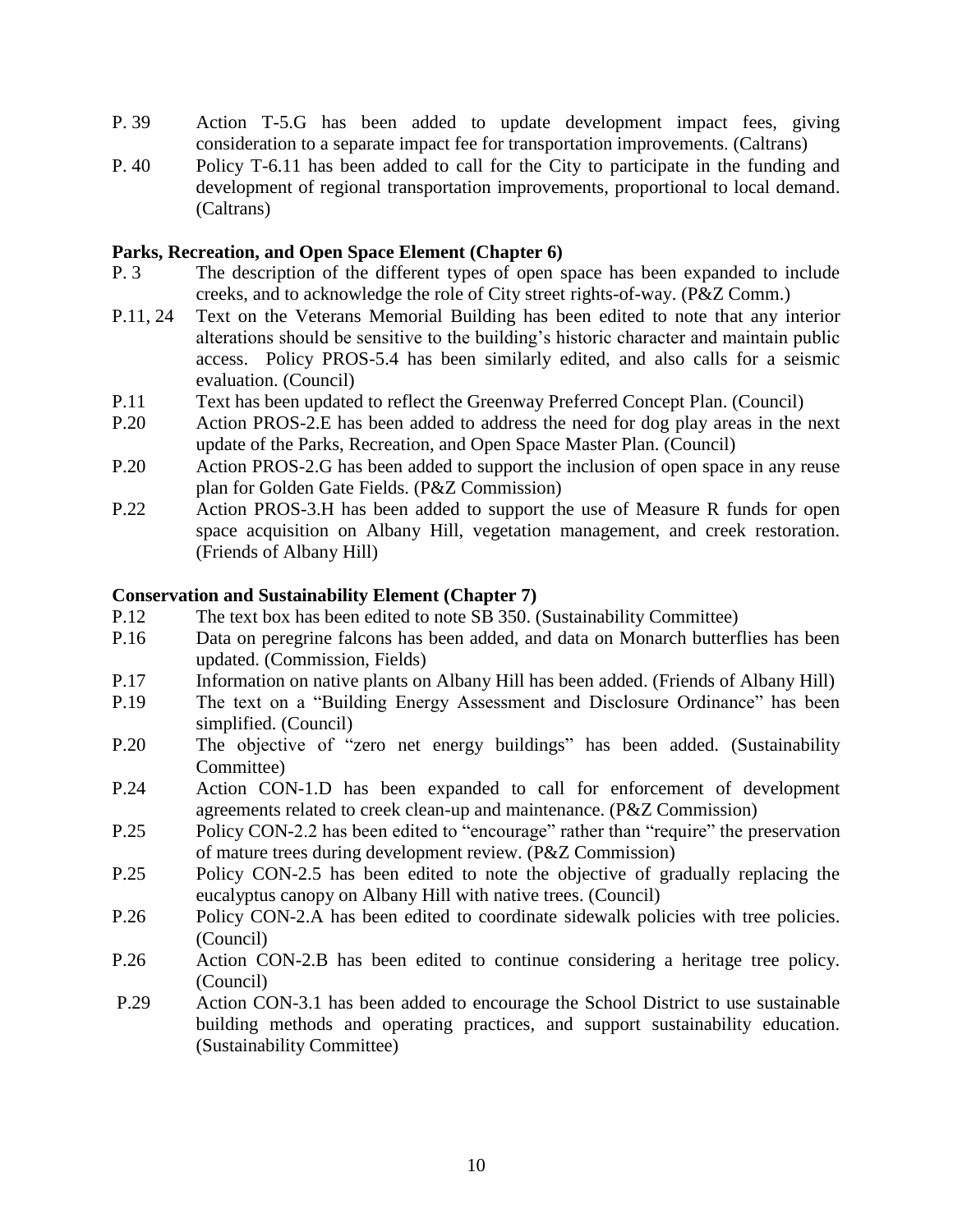# **Environmental Hazards Element (Chapter 8)**

- P.13 Text has been added on the Kinder Morgan and PG&E pipelines. (P&Z Commission)
- P.24 Text has been added on the importance of sea level rise as a design factor in low lying areas. (Council)
- P.25 Action EH-1.C has been edited to consider the future feasibility of a mandatory softstory building upgrade program. (Council)
- P.29 Action EH-4.A has been expanded to emphasize the importance of including persons with special needs, and also the business community, in emergency preparedness. (Council)

## **Community Services and Facilities Element (Chapter 9)**

- P.15, 16 A new text section has been added to the discussion of Human Services that focuses on Special Needs Populations, including the City's efforts to assist persons experiencing homelessness. (Council)
- P.19 New text has been added acknowledging the need to plan for telecommunication facilities and new technology. (Council, P&Z Commission)
- P. 22 Policy CSF-2.11 has been added acknowledging the Fire Department's role in promoting community health and wellness. (Council)
- P. 25 Goal CSF-4 has been broadened to address Human Services. Other special needs groups, including persons with disabilities and extremely low income households, have been added. (Council)
- P. 26 Policy CSF-4.7 has been added promoting inclusive services, and responsiveness to the needs of all persons. (Council)
- P. 27 Policy CSF-6.8 has been edited to note the potential for expanding fiber optics, wi-fi, and other telecommunication infrastructure. (Council)
- P. 28 Action CSF-6.G on street lights has been edited to note the importance of balancing energy conservation/ dark sky goals with security and visibility goals. (Council)

#### **Waterfront Element (10)**

- P. 5 The discussion of land ownership on the waterfront has been simplified. (Council)
- P.10, 12 Text has been reorganized to clarify the improvements being made through the Albany Beach project versus the longer-term projects associated with the Transition Plan and the Eastshore State Park Plan. (Council)
- P.17 Action W-1.6 has been added to support an update to the Eastshore State Park Plan, along with a constructive dialogue among stakeholders regarding improvements in Albany. (Council)
- P. 25 Policy W-6.5 has been added to ensure that any future redevelopment at Golden Gate Fields provides community benefits, such as funding for affordable housing, parks, and shoreline access improvements. (DHWG)
- P. 23 The definition of "shoreline" in Action W-6.A has been clarified. (P&Z Commission)
- P.25 Action W-6.C has been added to ensure that any reuse plans for Golden Gate Fields are consistent with plans for Eastshore State Park. (P&Z Commission)
- P.25 Action W-6.D has been added to maintain communication with the owners of Golden Gate Fields and engage them in waterfront planning discussions. (P&Z Commission)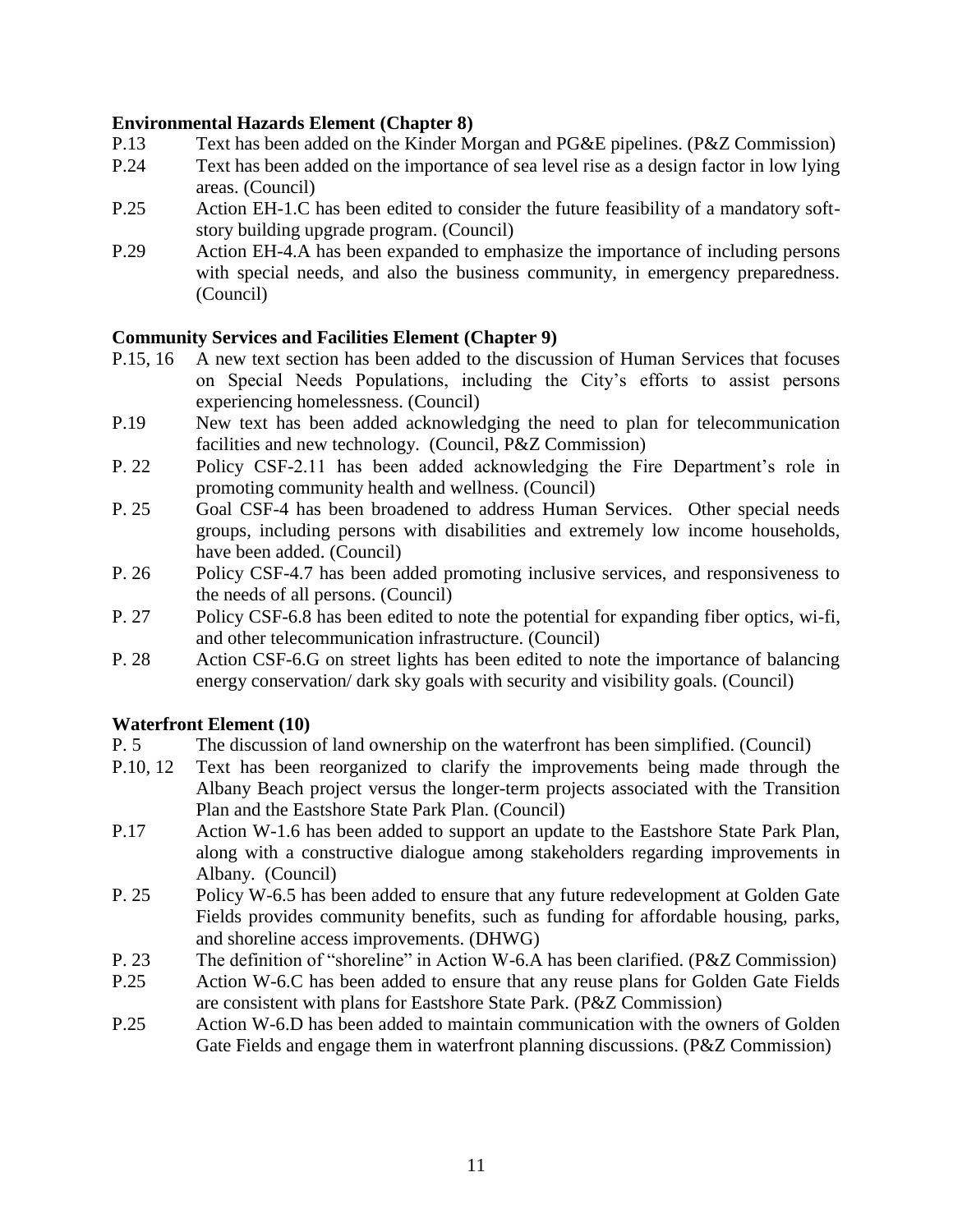# **Additional Changes Made by Planning and Zoning Commission**

The Planning and Zoning Commission approved eight minor changes to the Addendum at their March 9, 2016 meeting. These include:

- An edit indicating housing should be considered as a possible use on the Safeway site if it is ever redeveloped (text)
- Deleting a reference to FAR limits being a disincentive to teardowns (text)
- Rewriting a proposed action so that Albany's revised residential design guidelines address the features of all older homes and not just MacGregor homes (LU-2.G)
- An edit indicating sidewalks should be designed to accommodate a variety of tree types (in addition to trees being selected based on sidewalk conditions) (LU-6.C)
- Strengthening language to enforce laws prohibiting parking on sidewalks (T-4.B)
- Softening language calling for a transportation impact fee (T-5.G)
- Noting that Key Route median improvements should be coordinated with AUSD (PROS-6.G)
- Clarifying the official name of MacGregor High (text)

These changes are highlighted in yellow in the Addendum (Exhibit "B"). In addition, the Commission made a minor change to the required CEQA findings (also highlighted in yellow in the attachments).

## **ENVIRONMENTAL IMPACT**

As noted earlier, a program-level Environmental Impact Report was prepared for the General Plan. The EIR determined that most potential impacts associated with growth over the next 20 years will be mitigated by policies and actions in the General Plan itself. Mitigation measures were identified for potential cultural resource impacts (archaeological and paleontological resources) and transportation impacts (implementation of traffic calming and parking programs). Supplemental environmental review will still be required for future development projects, but this review may be streamlined for topics where tiering off the General Plan EIR is possible.

# **SUSTAINABILITY IMPACT**

The General Plan will have a positive impact on sustainability. The Plan incorporates new sustainability policies and action program, reinforces the City's climate action goals, and emphasizes more sustainable development patterns. The General Plan specifically promotes transit-oriented development, green building, energy efficiency, renewable energy use, and improvements to bicycle, pedestrian, and transit systems. Its policies emphasize low impact development and recapture of stormwater runoff, conservation of water and reclaimed water use, solid waste reduction and recycling, green infrastructure, access to locally grown food, and environmental education.